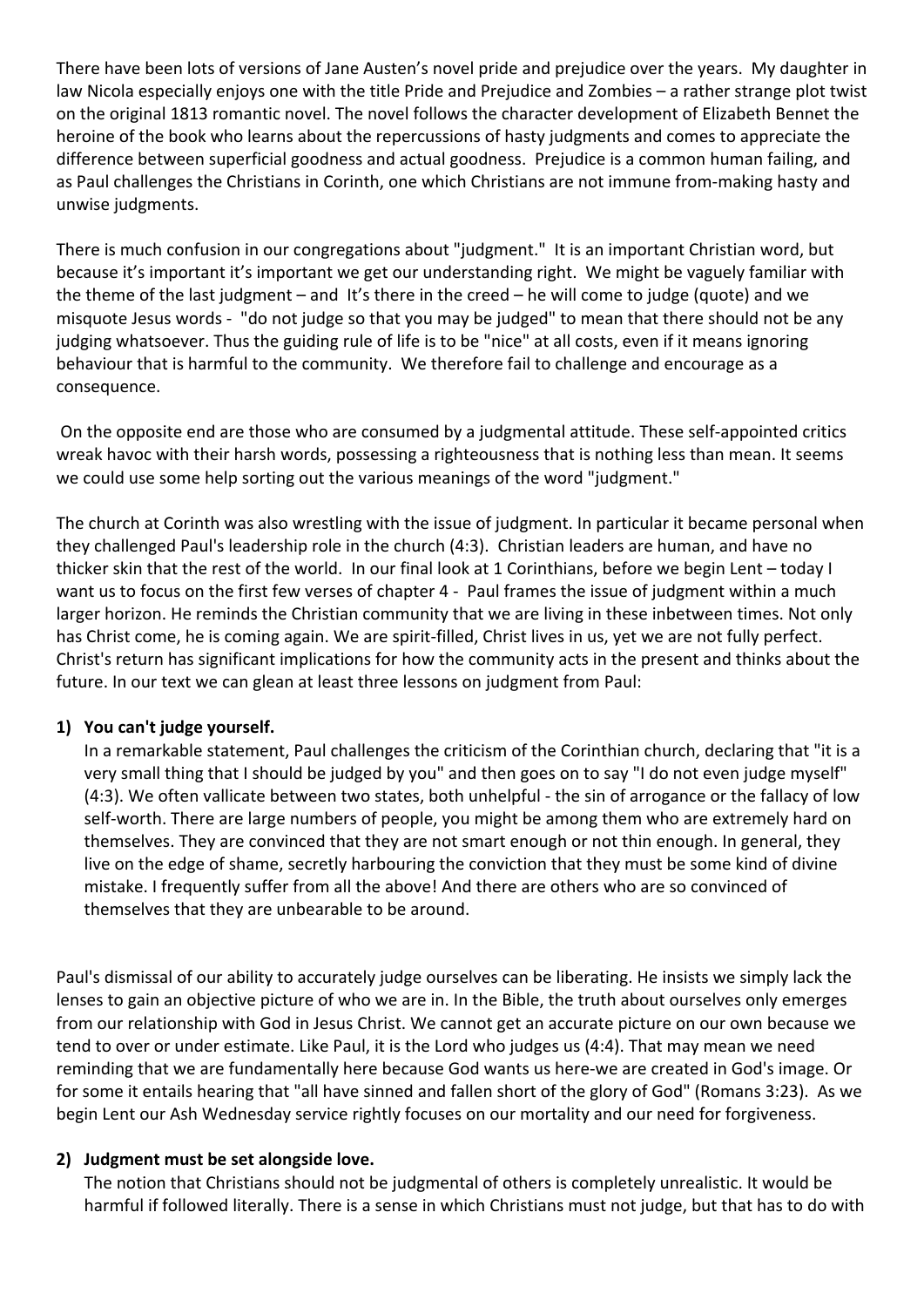our eternal destiny and not with how we are to conduct ourselves in our life together. We will deal with this "eternal" dimension in the third and final point in a moment.

It is obvious that Paul feels it is important to judge matters here on earth. After all, most of his letter to the church at Corinth is taken up with criticism of their actions! But we need to pay attention to the way that Paul "judges" the church. The guiding norm for him is the love that has been revealed in Jesus Christ (12:31). This love is not sentimental, based on feelings or emotions. It is rather a love that has been forged in the crucible of a crucifixion. Its goal is not self-glorification (1:13) but rather the building up of the community. It's worth noting how Paul in this passage also describes himself and other leaders both as servants and stewards. But note v1) – servants of Christ and stewards of the mysteries of God – not of the church, nor of church members – Christian leadership has a servant heart to help others, as we looked at last week, grown to maturity, to have the right foundations and to build on them – this can mean challenging others within the life of the church about behaviour and spiritual growth – not ignoring these issues.

In the name of this love Paul can utter harsh judgments about lawsuits, sexual morality, and conduct at the Lord's Supper. However, at the same time Paul can say this church is holy (1:2) and he even identifies it with God's temple (3:16). Paul's judgments of the community at Corinth are not mean to drive people away but to encourage them to reflect the fact that they are the body of Christ (12:27) – a high calling!

## **3) Our judge has been judged.**

As already mentioned, there is a bigger picture here in Paul is operating. Beyond the necessary judging that takes place on the earthly level, Paul also reminds us that there is a Day coming when the Lord will return and "bring to light the things now hidden in darkness and will disclose the purposes of the heart. Then each one will receive commendation from God" (4:5). Note that word – commendation, not condemnation – Romans 8:1. So, let's be clear there can be little doubt that Paul saw a day of judgment coming in the future (see Romans 2:16 and 2 Corinthians 5:10). For many of us this day of judgment has been imagined as a time of terror and doom. Michelangelo's great painting in the Sistine Chapel in Rome remains the enduring image: Christ coming at the end of time and separating the saved from the damned. A few years ago now, Helen and I were on holiday near Chartres, and one morning visited a village nearby – we were privileged to see the amazing wallpaintings in the church -where that scene of last judgment was truly horrifically displayed – with a touch of dark humour too, as quite a few of those going down to hell were bishops!

However, Paul does not seem to share the feelings of dread and despair that accompany many Christian reflections on the second coming of Christ. It is true, as it says in our text, that God "will bring to light things now hidden" (4:5). All of our secrets will be revealed; and that might cause us to take stock when we think of doing things we know to be wrong even though others might not see them, knowing that God does and winces! That might be a cause for fear and trembling, but it is noteworthy that Paul does not regard the last day with trepidation. Rather, there is a buoyant confidence that God will strengthen his saints to end, so that they might be blameless (1:8) as they are met by Christ. This changes our view on judgment, can we see what's going on here - Paul's confidence is rooted in the fact that they end of time is in the hands of one who was crucified for his sins. The coming judge himself has been judged: "For our sake God made him to be sin who knew no sin, so that in him we might become the righteousness of God" (2 Corinthians 5:21). The Christ coming to meet us has already died our death. No songs of doom on the last day. There is joy in the air as earthly shadows give way to a blinding light.

All of this, as Paul is reflecting in responding to the Corinthian's harsh judgment on him, whether justified or not – points us back to Jesus- our righteous judge, but also our loving lord who died for us. How can our behaviour towards other believers be shaped as we discover how Jesus responded to those he met – the woman caught in a life of sin in John 8, to whom Jesus says 'neither do I condemn you… go and sin no more' or his dealings with Peter – rebuke, yes, challenge, certainly, but even when Peter denies him, Jesus lovingly welcomes him back.